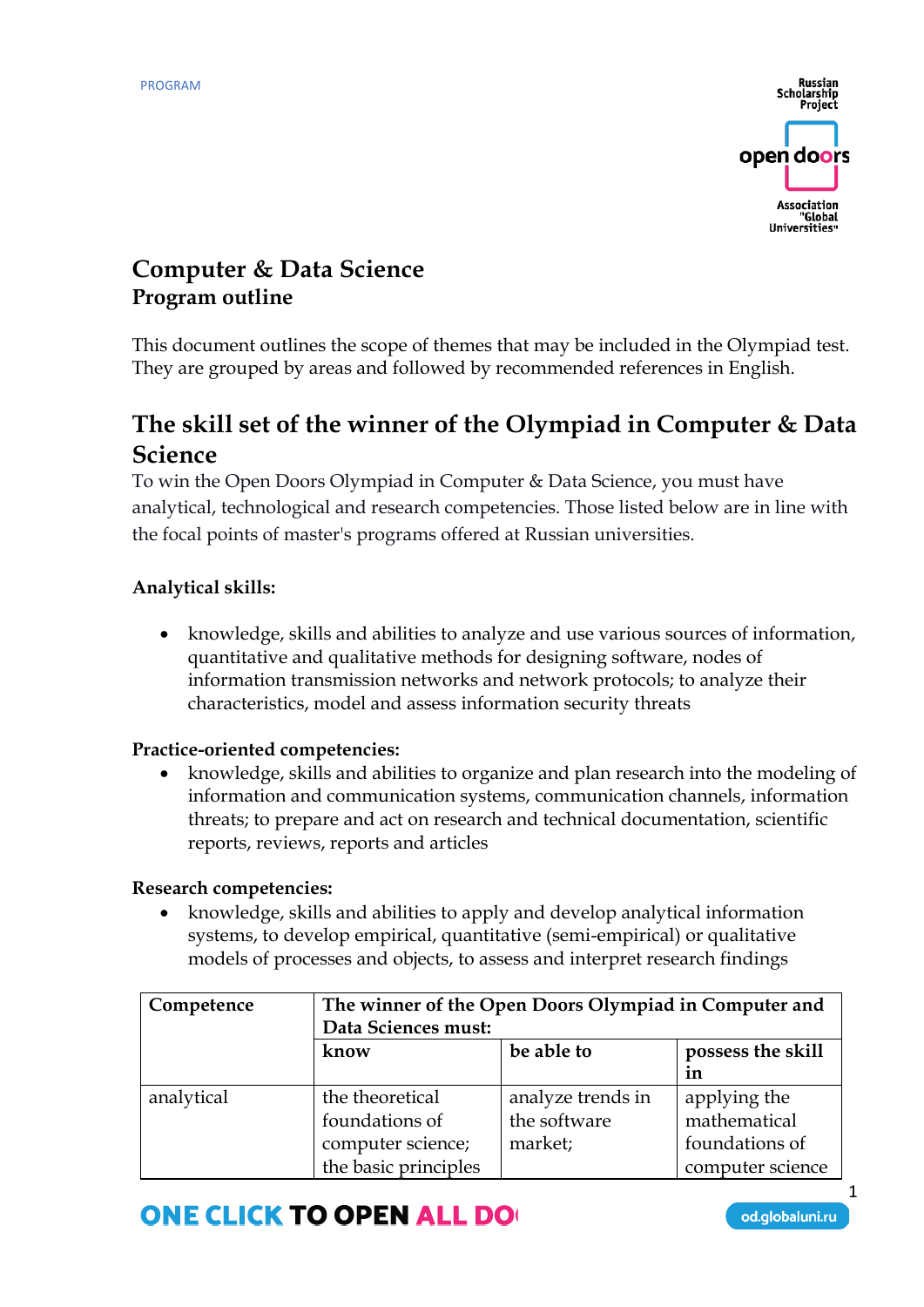Russian<br>Scholarship<br>Project



|                   | of algorithms and<br>data structures;                                                                                                                               |                                                                                                                                                                 | in software<br>development and                                                                                   |
|-------------------|---------------------------------------------------------------------------------------------------------------------------------------------------------------------|-----------------------------------------------------------------------------------------------------------------------------------------------------------------|------------------------------------------------------------------------------------------------------------------|
|                   | criteria for<br>evaluating the<br>effectiveness of                                                                                                                  |                                                                                                                                                                 | research<br>using the<br>theoretical                                                                             |
|                   | algorithms and data<br>structures;                                                                                                                                  |                                                                                                                                                                 | foundations of<br>information<br>security in<br>information                                                      |
|                   | programming<br>languages                                                                                                                                            |                                                                                                                                                                 | security threat<br>prevention and<br>research                                                                    |
|                   | system<br>programming<br>languages, basic<br>standards and<br>programming<br>interfaces;                                                                            |                                                                                                                                                                 |                                                                                                                  |
|                   | code formatting<br>standards                                                                                                                                        |                                                                                                                                                                 |                                                                                                                  |
|                   | documents<br>regulating<br>information security<br>(international<br>standards and<br>recommendations)                                                              |                                                                                                                                                                 |                                                                                                                  |
| Practice-oriented | the principles of<br>creating software<br>for analysis,<br>recognition and<br>processing of<br>information, as well<br>as for digital signal<br>processing systems; | design distributed<br>information<br>systems, their<br>components<br>and interaction<br>protocols;<br>design systems<br>with parallel data<br>processing, high- | using methods<br>and algorithms<br>for solving<br>control problems<br>and<br>designing<br>automation<br>objects; |

# **ONE CLICK TO OPEN ALL DO**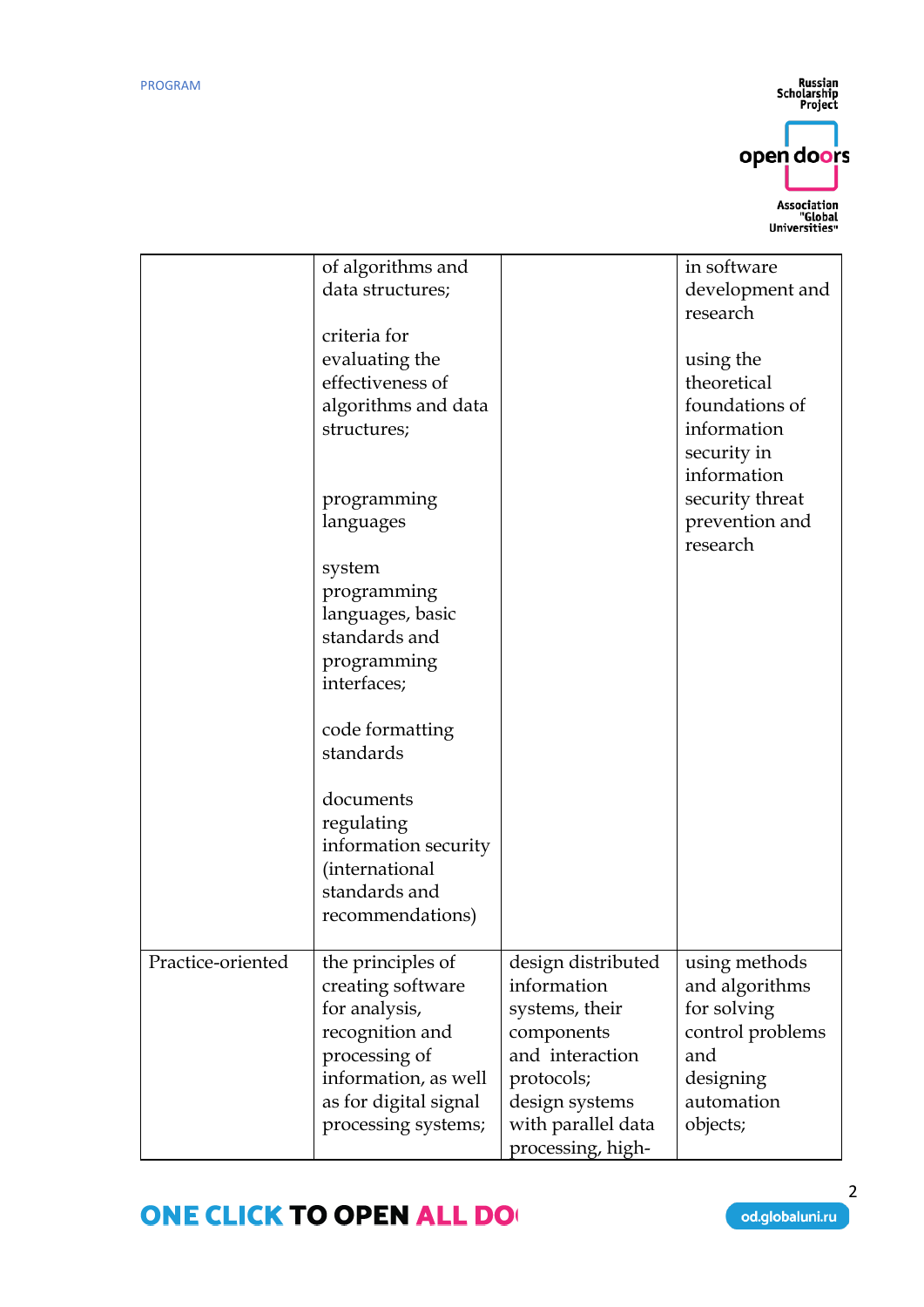Russian<br>Scholarship<br>Project open doors Association<br>Global"<br>Universities"

| state of the art tools<br>performance syste<br>setting up and |  |
|---------------------------------------------------------------|--|
| ms and their<br>for protecting<br>using standard              |  |
| information from<br>information<br>components;                |  |
| unauthorized access<br>security tools;                        |  |
| make a reasonable                                             |  |
| choice of standard<br>basic principles of<br>performing the   |  |
| algorithms and data<br>information<br>initial                 |  |
| security tools<br>configuration and<br>structures;            |  |
| when solving a<br>operation of                                |  |
| criteria for<br>specific problem;<br>information              |  |
| evaluating the<br>security tools;                             |  |
| effectiveness of<br>use information                           |  |
| algorithms and data<br>security tools;<br>performing          |  |
| make a reasonable<br>structures;<br>system security           |  |
| choice of tools to<br>checks;                                 |  |
| protect                                                       |  |
| programming<br>information from                               |  |
| language(s)<br>employing                                      |  |
| unauthorized<br>existing methods                              |  |
| and algorithms<br>system<br>access                            |  |
| for solving<br>programming                                    |  |
| languages, basic<br>recognition and<br>solve problems by      |  |
| standards and<br>data processing<br>creating program          |  |
| codes;<br>problems;<br>programming                            |  |
| interfaces;                                                   |  |
| use existing<br>using existing                                |  |
| algorithms and<br>methods,<br>code formatting                 |  |
| standards;<br>data structures;<br>algorithms and              |  |
| solutions for                                                 |  |
| digital signal<br>the principles of<br>evaluate the           |  |
| effectiveness of<br>organization and<br>processing            |  |
| operation of the<br>existing algorithms<br>problems;          |  |
| and data<br>computer;                                         |  |
| the functional<br>structures;<br>reading program              |  |
| structure of the<br>codes, using                              |  |
| version control<br>computer; systems<br>create and read the   |  |
| and formats of<br>program code;<br>systems and                |  |
| commands; the<br>tools;                                       |  |
| composition,<br>use tools and                                 |  |
| purposes and<br>programming<br>developing                     |  |

# **ONE CLICK TO OPEN ALL DO**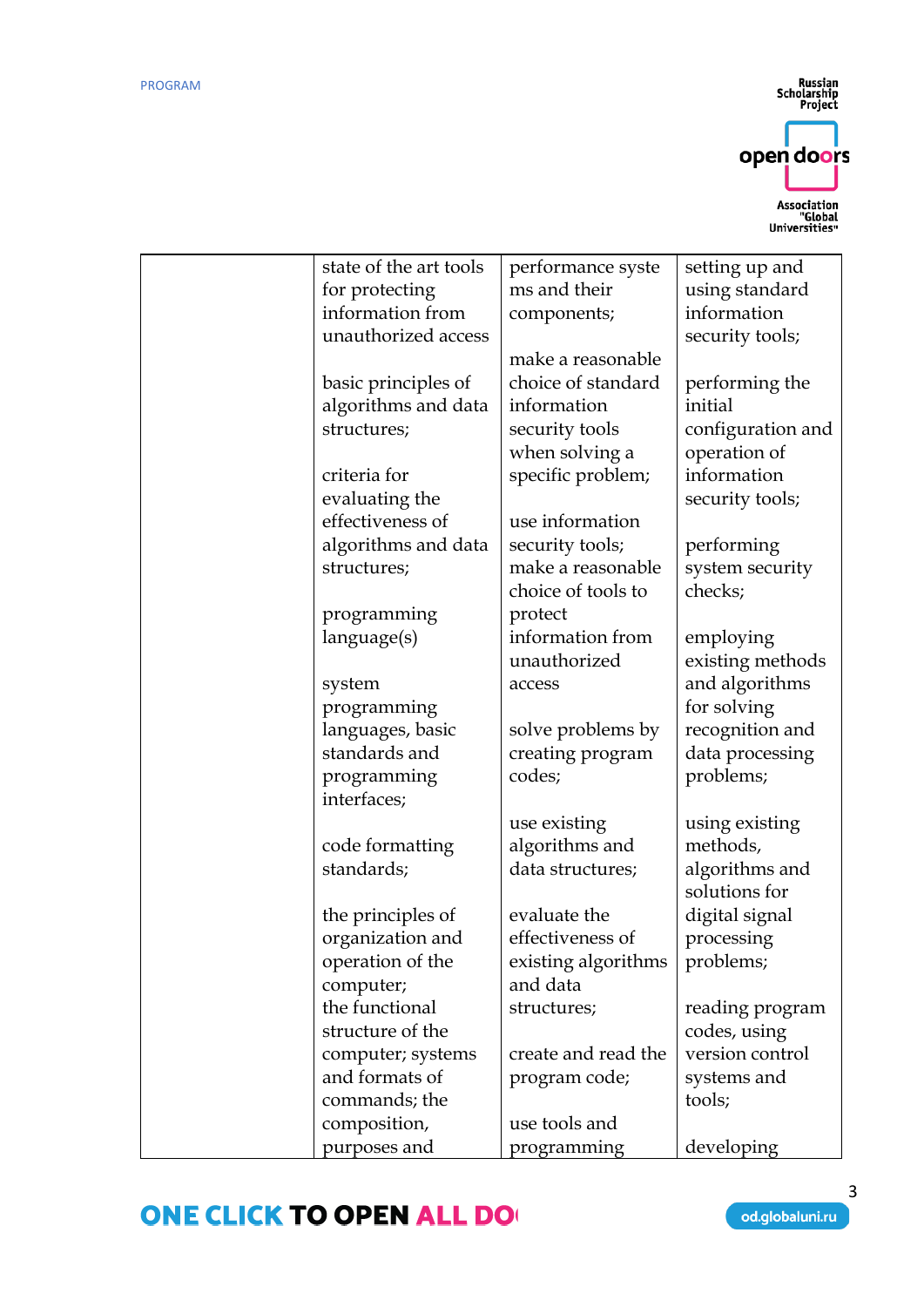Russian<br>Scholarship<br>Project open doors Association<br>Global"<br>Universities"

# **ONE CLICK TO OPEN ALL DO**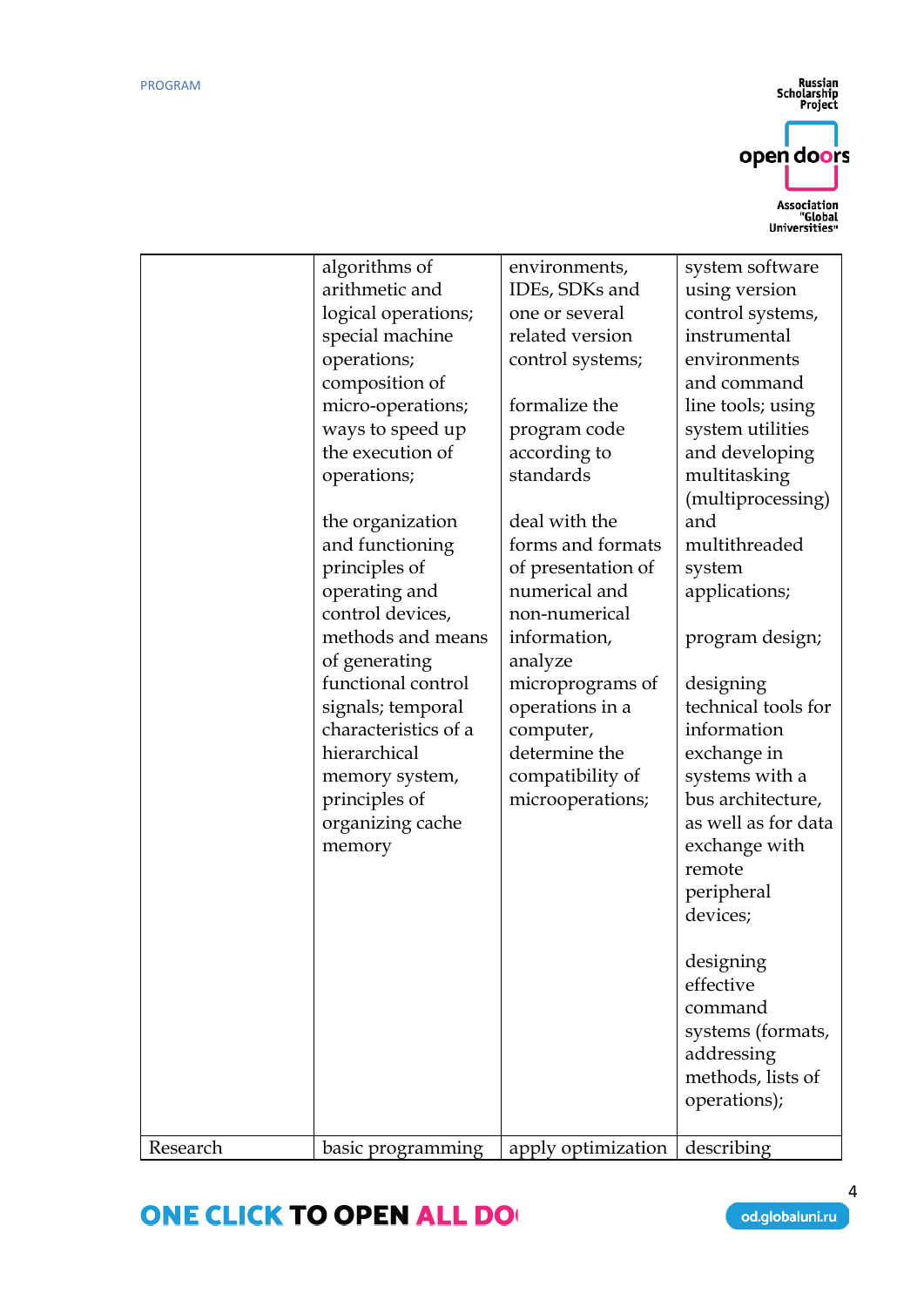Russian<br>Scholarship **Project** open doors Association "Global"<br>"Global

| paradigms;             | methods when | information        |
|------------------------|--------------|--------------------|
|                        | solving      | processes and      |
| existing approaches    | professional | objects using      |
| to the verification of | problems     | basic              |
| software models;       |              | information-       |
|                        |              | theoretic models;  |
| promising research     |              |                    |
| methods and ways       |              | interpreting the   |
| to solve professional  |              | results of model   |
| problems based on      |              | analysis, taking   |
| global trends in       |              | into account the   |
| computer and           |              | capabilities and   |
| information            |              | limitations of the |
| technology             |              | methods used;      |
|                        |              |                    |
|                        |              | creating new       |
|                        |              | algorithms and     |
|                        |              | data structures;   |
|                        |              |                    |
|                        |              | evaluating the     |
|                        |              | effectiveness of   |
|                        |              | new algorithms     |
|                        |              | and data           |
|                        |              | structures         |

## **Content**

### **Section 1. Applied mathematics**

- 1. Comparing the order of growth of typical mathematical functions. Big-O asymptotic notation. [Rosen2018: section 3.2] [Cormen2009: section 3]
- 2. The Taylor expansion of a function. [Apostol1991, chapter 7]
- 3. Linear space: definition, examples. Dimension of a linear space. Matrices: rank, determinant, inverse matrix. Eigenvalues and eigenvectors. [Cormen2009:appendix D] [Strang2016]
- 4. Modular arithmetic. Fermat's little theorem. Finite fields of residues: definition, construction, performing computations in finite fields. The Euclidean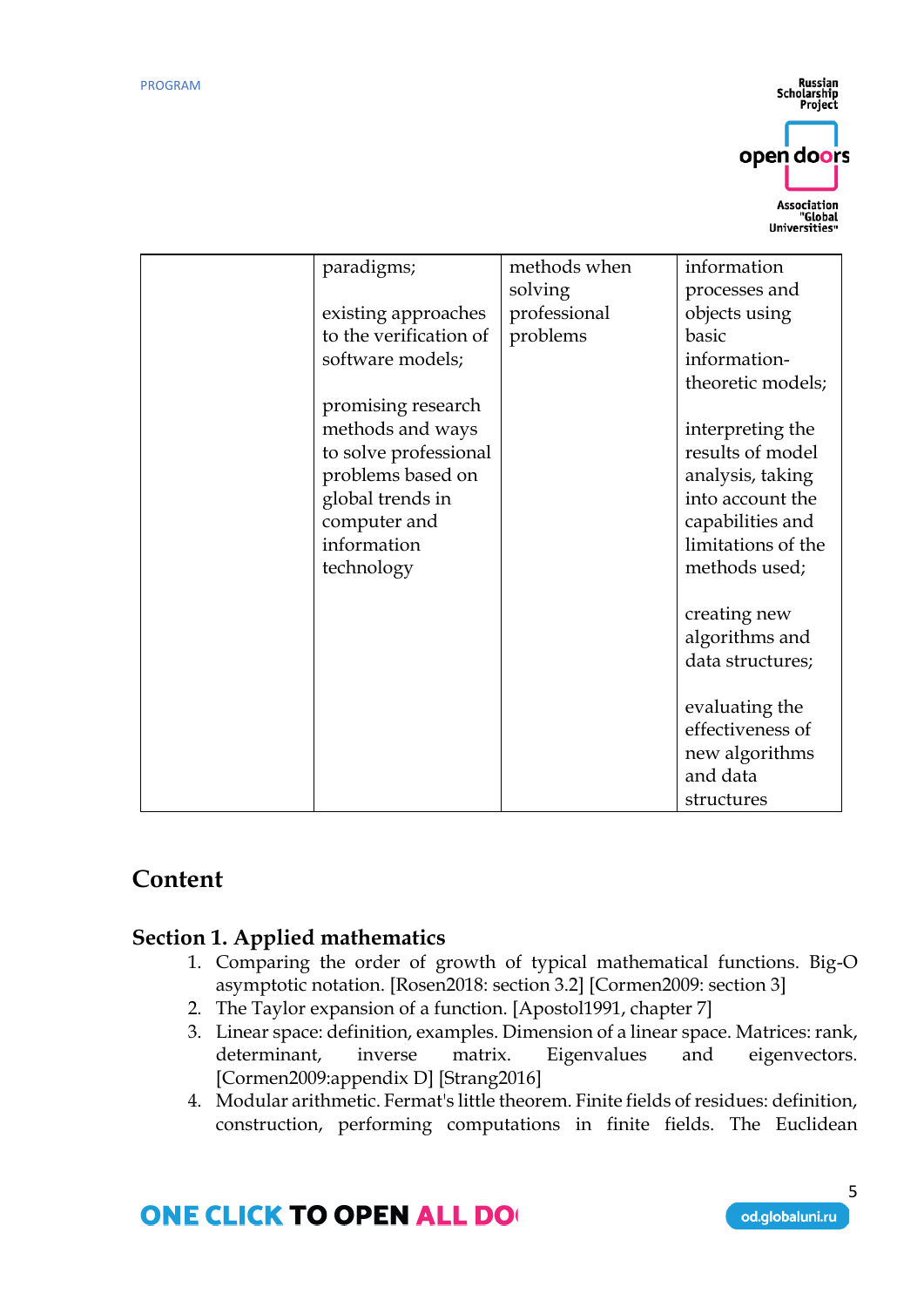

Algorithm. GCDs as Linear Combinations. Bezout's Theorem. [Rosen2018: sections  $4.1 - 4.3$ ]

- 5. Number systems (decimal, binary, hexadecimal, octal). Converting between representations in different bases. [Rosen2018, section 4.2]
- 6. Boolean algebra. Standard boolean operations: conjunction, disjunction, negation, implication, equivalence, exclusive OR, Sheffer stroke. Standard representations of boolean functions: DNF, CNF, simplifying expressions using distributive property, De Morgan rules, absorption laws. [Wegener1987: sections 1.1, 1.2] [Rosen2018: sections 12.1, 12.2]
- 7. Boolean circuits. Complexity measures: circuit size and depth. Construction of Boolean circuits for Boolean functions. [Wegener1987: sections 1.2, 1.3] [Rosen2018: sections 12.3, 12.4]
- 8. Predicates. Logical inference. Representing predicates with quantified formulas. [Rosen2018: chapter 1]
- 9. Rules of inference. Resolution. [Rosen2018: section 1.6.5]
- 10. Finite automata. Non-deterministic finite automata. Regular languages. [Hopcroft2013: sections 2.2, 2.3, 2.5] [Rosen2018: sections 13.2, 13.3]
- 11. Regular expressions. Converting between a regular expression and an automaton. POSIX Extended regular expressions. [Hopcroft2013: sections 3.1, 3.2] [Rosen2018: section 13.4] [POSIXERE]
- 12. Recursive definitions and structural induction. [Hopcroft2013: section 1.4] [Rosen2018: section 5.3]
- 13. Divisibility properties. GCD and LCM. Euclid's algorithm. [Rosen2018: section 4.3]
- 14. Probability: basic definitions and properties. [Stirzaker2003, chapter 1]
- 15. Distributions. Probability density functions. [Stirzaker2003, section 7.1]
- 16. Law of total probability. [Stirzaker2003, sections 2.1, 2.2]
- 17. Bayes' theorem. [Rosen2018: section 7.3]
- 18. Basic counting. Permutations and combinations with and without replacement. [Rosen2018: sections 6.1—6.3] [Cormen2009: Appendix C]
- 19. Asymptotic growth of combinatorial numbers. [Cormen2009: Appendix C]
- 20. Generating combinations and permutations. [Rosen2018: section 6.6]
- 21. Inclusion-exclusion formula. [Rosen2018: sections 8.5, 8.6]
- 22. Graphs: undirected, directed, bipartite, complete. Subgraphs: induced subgraphs, spanning trees. Distances in graphs. Depth-first and breadth-first graph traversal. [Rosen2018: chapter 10]
- 23. Trees. Minimal spanning trees problem. [Rosen2018: chapter 11]
- 24. Planar graphs. Euler's formula [Rosen2018: section 10.7.2]

### **ONE CLICK TO OPEN ALL DO**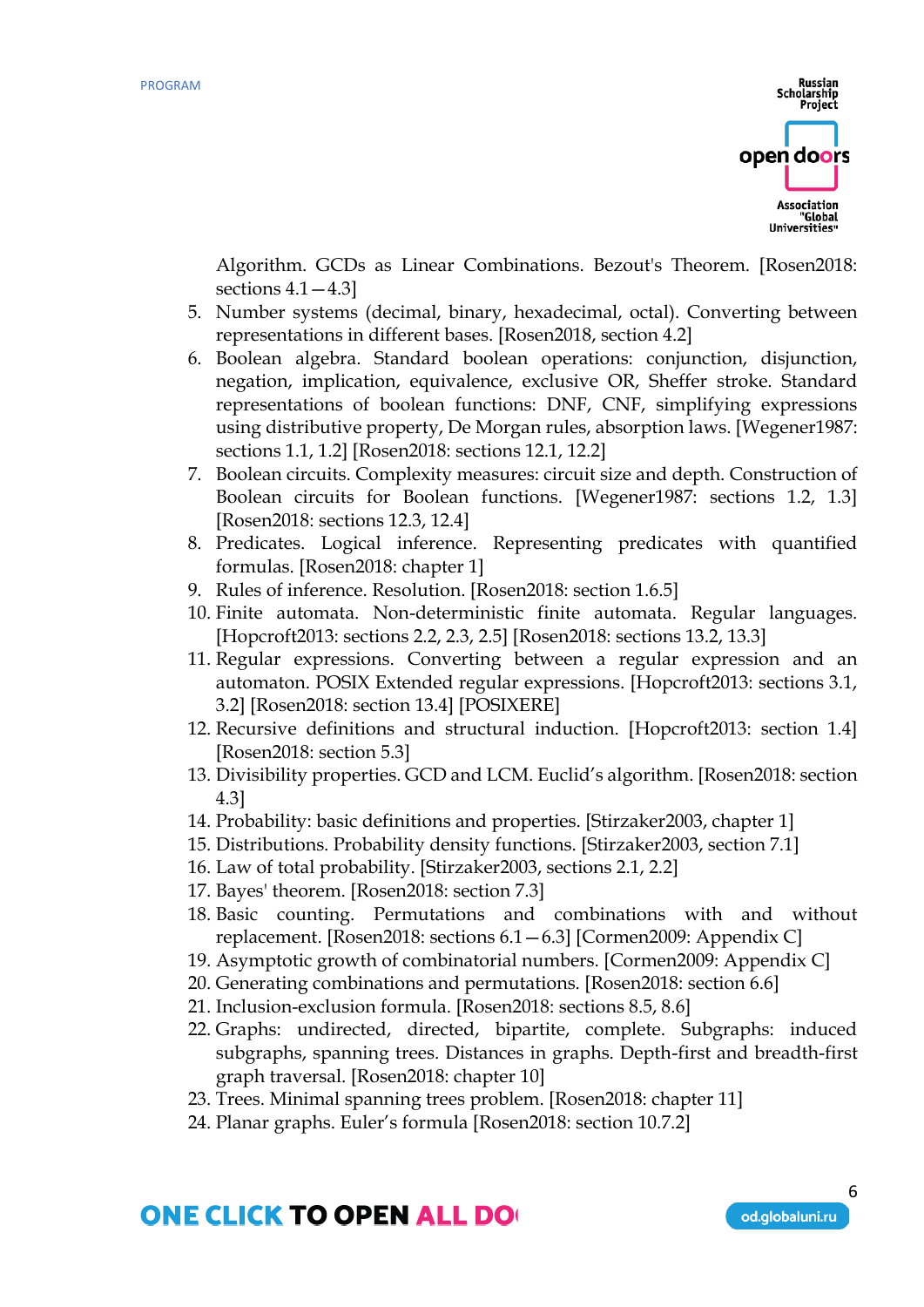

#### **Section 2. Software engineering**

- 1. The SQL language, basic concepts
- 2. The purpose and main functions of the assembler
- 3. The architectural principles of von Neumann computers. The main types of computers with non-von Neumann architectures
- 4. The central processing unit: its functions and composition
- 5. Computer architecture. CISC and RISC architectures
- 6. The Intel x86 processor programming model
- 7. Intel x86 processor addressing modes
- 8. The concept of pipelined and superscalar processing of an instruction stream
- 9. The concept and classification of hardware interfaces
- 10. The purpose and main functions of the interrupt system
- 11. Software and hardware interrupts and differences between them
- 12. Function calls, call stacks, calling conventions
- 13. The hierarchical organization of computer memory
- 14. The notion and concepts of virtual memory
- 15. Paging and segment memory organization
- 16. Algorithms for replacing virtual memory pages
- 17. Process management in operating systems
- 18. Memory management in operating systems
- 19. Memory organization. RAM. Stack memory. Types of stacks. Memory segmentation
- 20. Purpose and functions of operating systems. Classification of operating systems. Operating system architecture. Windows and UNIX
- 21. Basic principles of data management and file systems
- 22. The purpose and principles of video adapter operation
- 23. The arithmetic foundations of computers. Positional number systems and operations in them
- 24. Data storage structure on external storage media
- 25. Hardware and software for information processes
- 26. Principles of modular, component, object-oriented design
- 27. Design patterns
- 28. Software system modeling, UML. Modern approaches to automatic program synthesis
- 29. Basic principles of object-oriented programming
- 30. C ++ programming language. Classes. Constructors and destructors
- 31. Inline functions. Inline functions in a class definition
- 32. The THIS pointer
- 33. The NEW and DELETE operators

# **ONE CLICK TO OPEN ALL DO**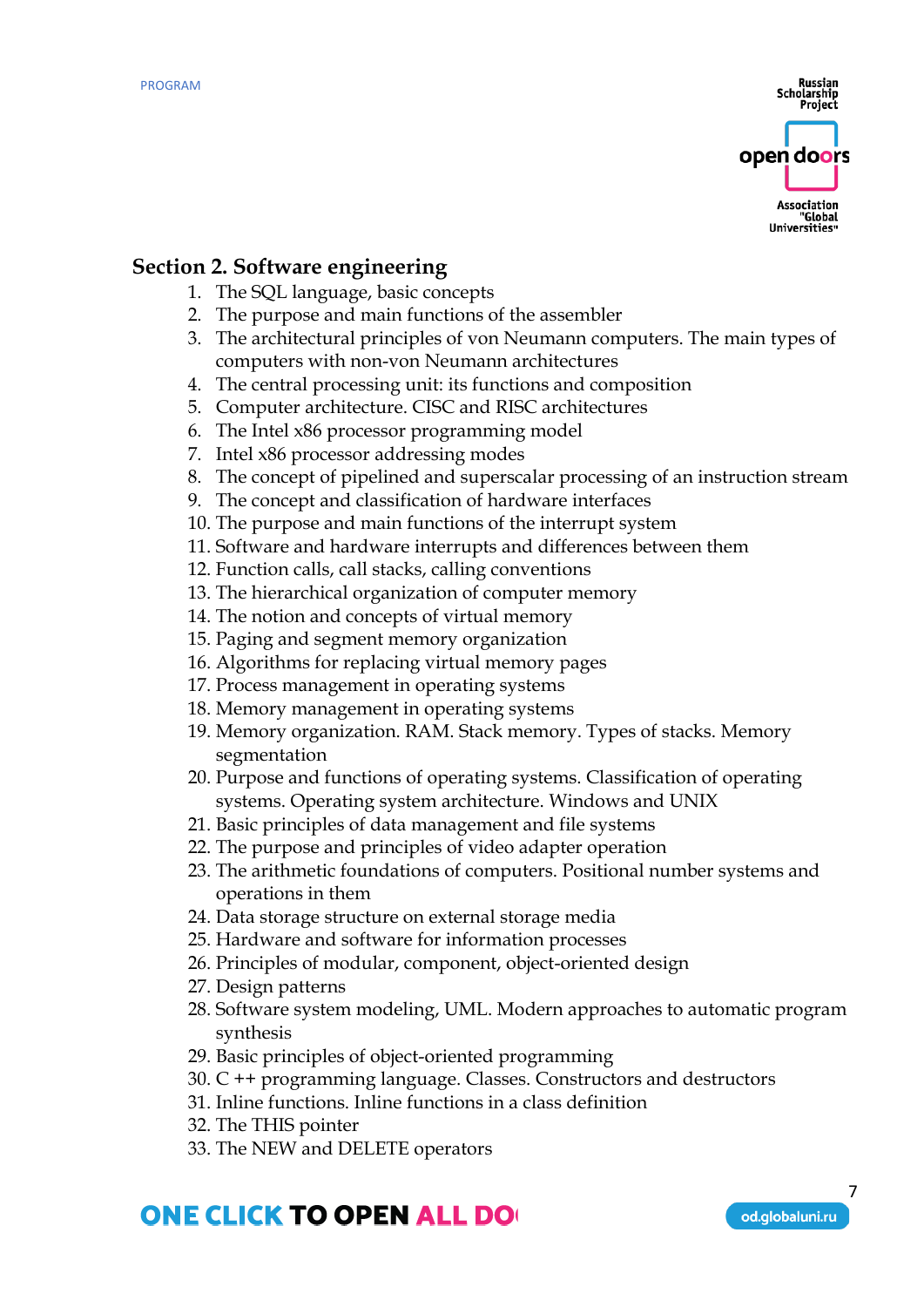

- 34. References to objects
- 35. Function overloading. Default arguments. Operator overloading
- 36. Inheritance. Protected members of the class. Multiple inheritance. Virtual base classes
- 37. Formatted I / O. I / O manipulators. Custom I / O functions. File I / O. Unformatted I / O
- 38. Virtual functions. Derived class pointers
- 39. Exception handling
- 40. Dynamic identification and type casting
- 41. Namespaces
- 42. Static members of a class. Constant and modifiable members of a class
- 43. Library of standard templates. Container classes
- 44. Library of standard templates. Iterators
- 45. Library of standard templates. Algorithms
- 46. ORM (Object-Relational Mapping)
- 47. Automatic garbage collection mechanisms
- 48. Interfaces and Collections
- 49. Structured exception handling

#### **Section 3. Information systems and computing**

- 1. Information: collecting, transmitting, processing, accumulation, measurement; information units. Information and entropy
- 2. Data structures
- 3. Signal coding and quantization
- 4. The concept of the information system and information technology
- 5. Hardware and software information technology tools
- 6. Analog and digital information processing. Data processing devices and their characteristics
- 7. Multitasking
- 8. Parallel processing. The main classes of parallel systems
- 9. The concept of a system. Systems in engineering, economics and nature
- 10. Types of systems. The control object and the control system. Information Feedback. The subject of engineering cybernetics and information theory
- 11. The methodological framework for modeling. Axioms of modeling theory Characteristics of systems models. The objectives and problems of systems modeling

## **ONE CLICK TO OPEN ALL DO**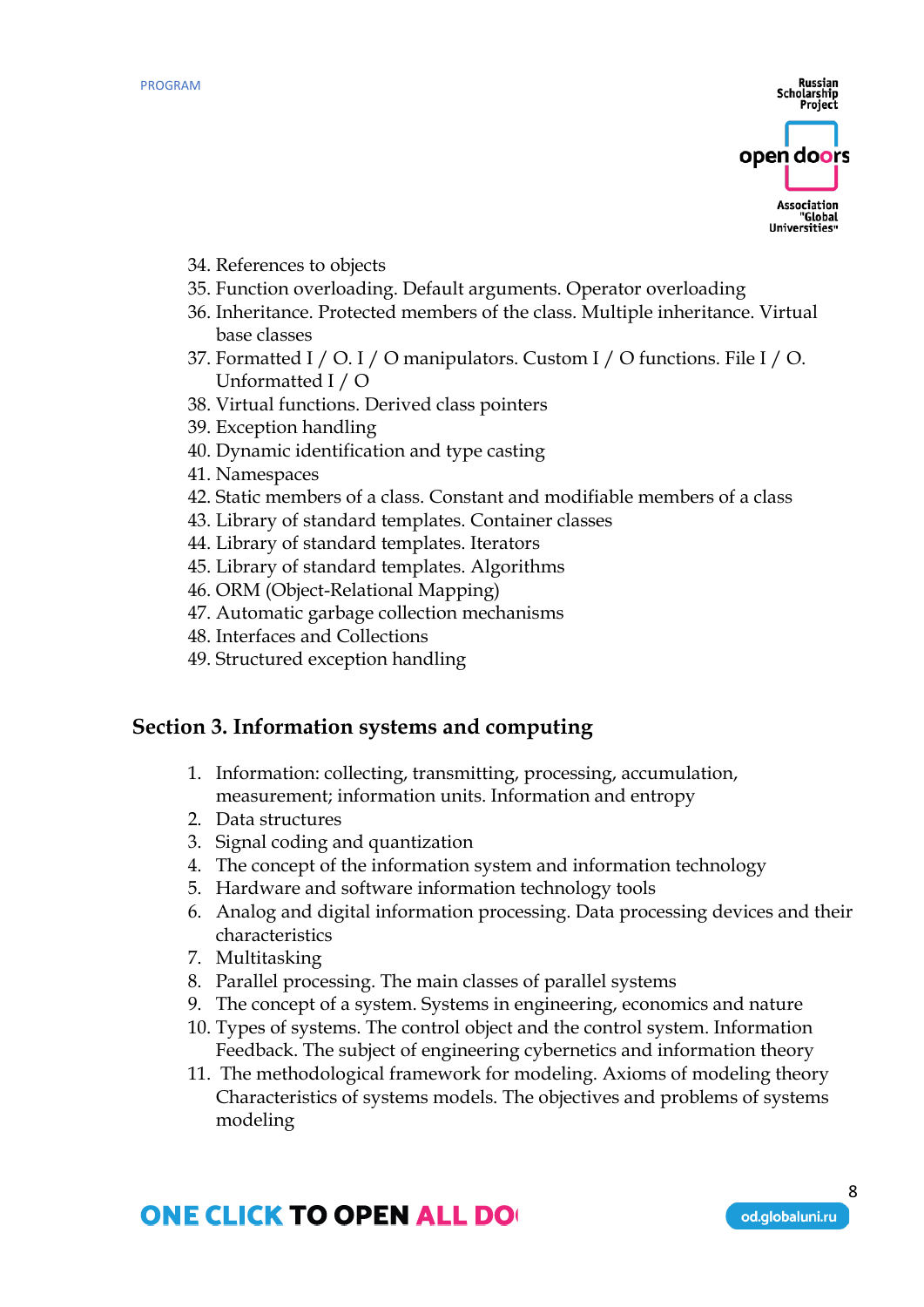

- 12. Types of control systems. Automatic and automated systems. Control actions. The concept of homeostasis. Adaptation problems. Information processes in systems
- 13. Modeling as a research method in cybernetics. Types of models. Models of technical, biological and socio-economic systems. The "black box" concept. The problem of identification. Model validity
- 14. Pragmatic, semantic and syntactic aspects of information
- 15. Programming languages. Procedure-oriented and object-oriented programming. Ways of describing algorithms. The Unified system of program documentation
- 16. Software life cycle
- 17. Programming styles. Procedural, structural style and object-oriented programming
- 18. The processor and the instruction system. The structure diagram of a microprocessor. Interaction between the functional blocks of a processor in instruction execution
- 19. Types of machine commands. Machine instruction formats. Addressing methods. Structure of machine instructions. Logical elements of instructions. Types of assembler instructions
- 20. Classification of personal computer memory types. Hard drive structure. Logical organization of information
- 21. The principles of the structural and functional organization of computer networks. Packet-switched networks. TCP/IP protocol stack. Addressing in IP networks
- 22. Multithreading: basic concepts. Methods of synchronization in multithreaded applications
- 23. Process interaction. Shared memory, synchronization tools. Message queues and other means of data exchange
- 24. The distribution, use and management of computer system resources Basic scheduling approaches and algorithms. Real-time and split-time systems
- 25. The reference model of open systems interaction (ISO OSI model) and its purpose. Data encapsulation. Layers of the OSI reference model
- 26. Collision. Collision domain. Narrowcast, multicast and broadcast
- 27. Broadcast domain. Hubs, switches and bridges and their operation in collision and broadcast domains

#### **Section 4. Information security**

## **ONE CLICK TO OPEN ALL DO**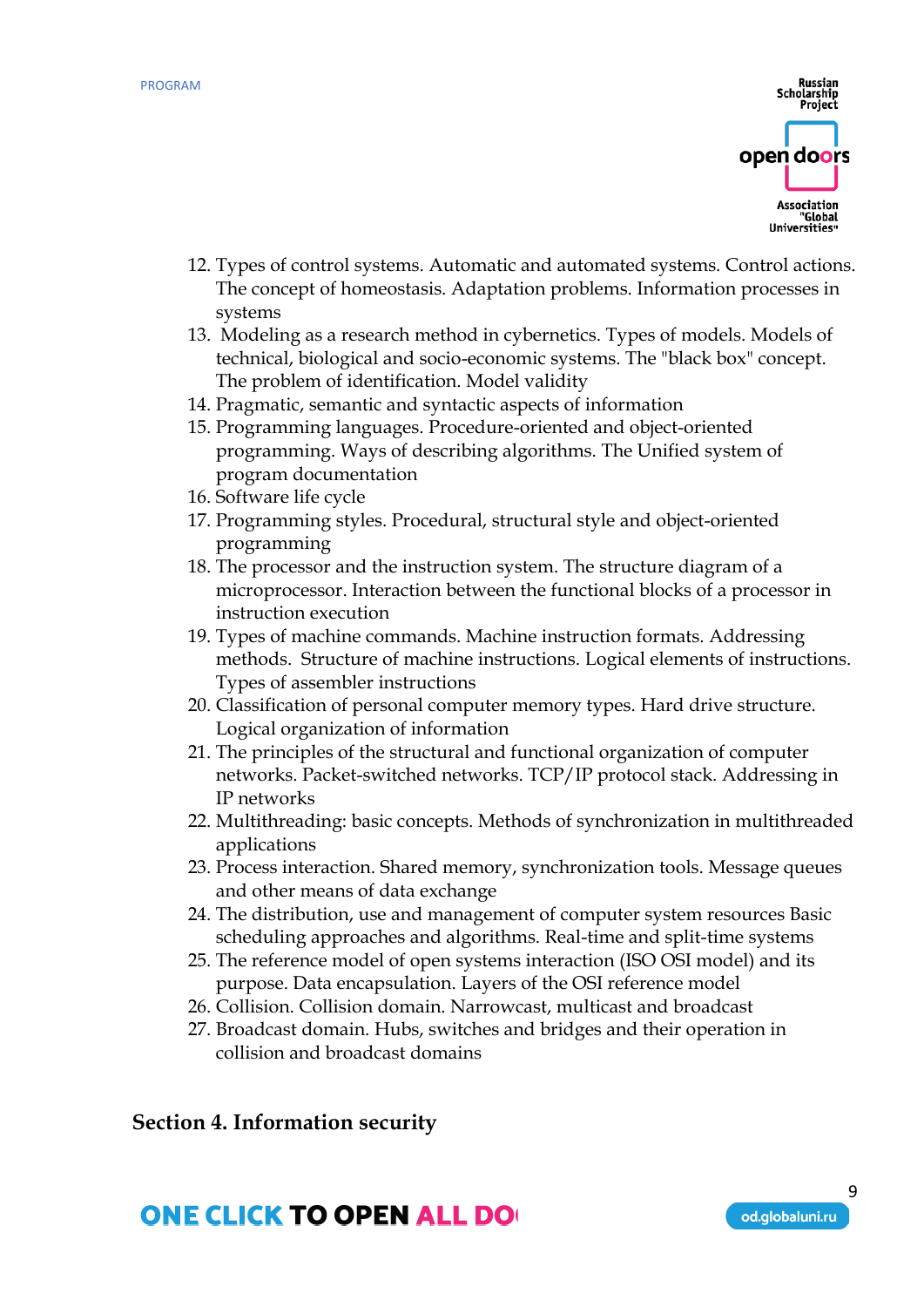

- 1. Basic concepts of information security. Key factors affecting information security
- 2. Major international information security standards, their purpose and scope
- 3. Information security policy, its place and role in organization management
- 4. Personal data protection in organization management; legal regulation and protection requirements
- 5. Information security threats. Approaches to modeling information threats and attackers
- 6. Software vulnerabilities. Criteria and scoring system for vulnerability severity assessment. Open source vulnerability databases
- 7. Approaches to information risk management. Risk assessment. Risk scales and measurement criteria
- 8. Security information and event management (SIEM) systems. Design principles, tasks and goals of SIEM systems
- 9. Intrusion, prevention and detection systems in computer systems and networks; their purpose, goals and design principles
- 10. Network firewall systems: principles and tasks
- 11. Virtual Private Network (VPN): purpose, design principles and selection criteria
- 12. Access control models and systems
- 13. Identification, authentication and authorization. Authentication and authorization techniques
- 14. Steganography: the purpose and tasks. Techniques for embedding hidden information in executable files
- 15. Symmetric encryption systems. Block ciphers, their operation modes
- 16. Modern standards and protocols of symmetric encryption
- 17. Public key cryptosystems. The principles of construction. Modern standards and public-key encryption protocols
- 18. Digital signature protocols and schemes. One-way function, design principles and implementation variants of digital signature schemes
- 19. Public-key infrastructure, certification centers and digital certificates

### **Section 5. Data preprocessing and analysis**

- 1. Decision support systems (DSS)
- 2. OLTP systems. Transaction concept
- 3. The concept of data warehouse (DW). Their purpose. Architecture
- 4. Physical DW. Virtual HD. Data marts (DM)

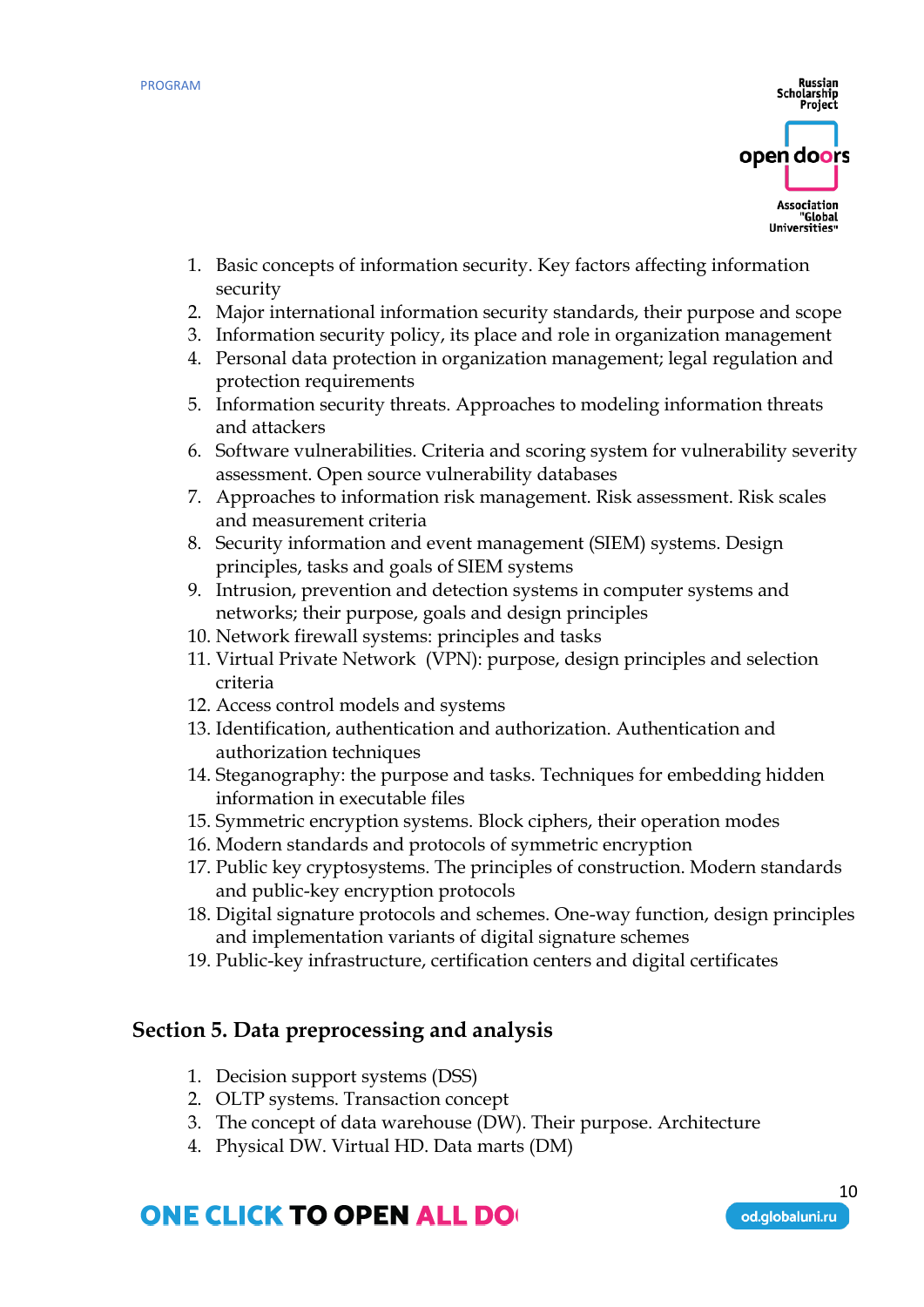

- 5. Data transfer. The ETL process. Data cleansing. DW and analysis
- 6. Types of data warehouses. Their purposes and architectures.
- 7. Multidimensional data models. Representation of data as a multidimensional cube
- 8. The OLAP system. OLAP system architecture. The star and snowflake schemas
- 9. Types of OLAP systems. Multidimensional OLAP (MOLAP). Relational OLAP (ROLAP). Hybrid OLAP (HOLAP)
- 10. Machine learning. Definition. Purposes
- 11. Machine learning functions: classification, regression, frequent set search, clustering
- 12. Machine learning models. Predictive and descriptive machine learning models. Machine learning methods
- 13. Knowledge discovery process. Stages of data mining
- 14. Classification models: classification rules, decision trees, regression functions, neural networks
- 15. Classification algorithms: Naive Base, C 4.5, BackProp, Support Vector Machine, etc.
- 16. Clustering models: centroid, hierarchical, density, graph, etc. Distance function
- 17. Clustering algorithms: hierarchical, k-Means, DBScan, SOM
- 18. Frequent sets. Association rules. Support. Credibility
- 19. Algorithms for frequent set search: Apriori, FPG, etc.
- 20. Deep learning. Definition. Deep learning and machine learning
- 21. The concept of the neuron and the neural network
- 22. Types of neural networks
- 23. BackPropagation algorithm
- 24. SGD algorithm. Loss function
- 25. Definition and properties of Big Data
- 26.

### **Recommended literature**

#### **Section1. Applied mathematics**

1. [Hopcroft2013] Hopcroft, John E.; Motwani, Rajeev; Ullman, Jeffrey D. (2013). Introduction to Automata Theory, Languages, and Computation (3rd ed.). Pearson. ISBN 978-1292039053.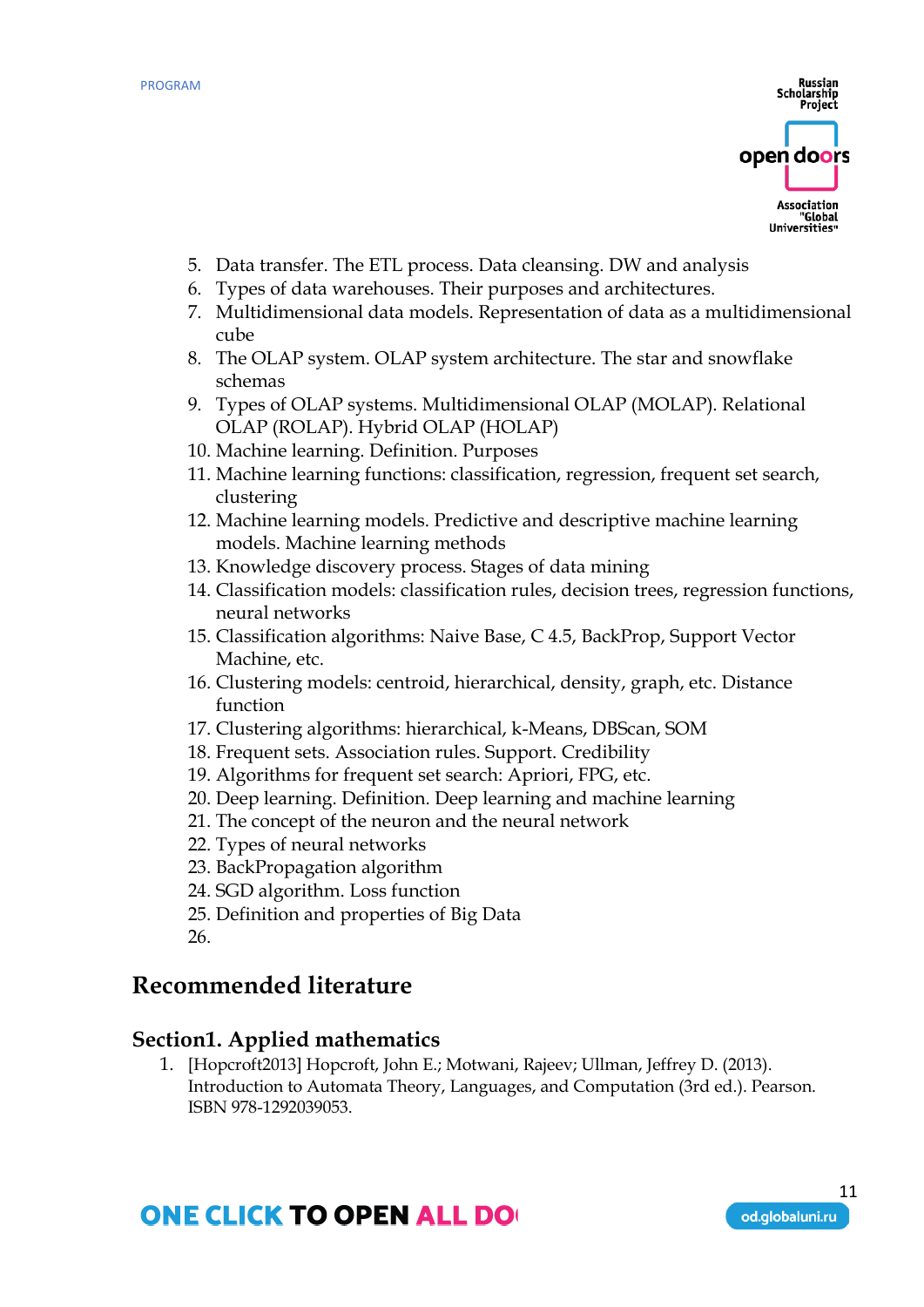

- 2. [Wegener1987] Wegener, Ingo. (1987) The Complexity of Boolean Functions. John Wiley and Sons. ISBN 3-519-02107-2. Free electronic edition: [https://eccc.weizmann.ac.il/static/books/The\\_Complexity\\_of\\_Boolean\\_Functions/](https://eccc.weizmann.ac.il/static/books/The_Complexity_of_Boolean_Functions/)
- 3. [Rosen2018] Rosen, Kenneth. (2018) Discrete Mathematics and Its Applications. McGraw-Hill Education; 8 edition. ISBN: 978-1259676512
- 4. [Cormen2009] Thomas H. Cormen. Charles E. Leiserson. Ronald L. Rivest. Clifford Stein. (2009) Introduction to Algorithms, 3rd Edition (The MIT Press) ISBN 978-0262033848
- 5. [Strang2016] Strang, Gilbert.(2016) Introduction to Linear Algebra, Fifth Edition. Wellesley-Cambridge Press. ISBN: 978-0980232776

### **Section 2. Software engineering**

- 1. Structured computer organization/ Andrew S. Tanenbaum, Todd Austin 6th edition, sections:
	- $\circ$  2.1, 2.2, 2.4
	- $\circ$  3.3, 3.5, 3.7
	- $0, 5.1, 5.4, 5.5, 5.6$
	- o 6.1
	- o 7.1
- 2. Modern operating systems/ Andrew S. Tanenbaum, Herbert Bos 4th edition, sections:
	- $\circ$  1.1, 1.4, 1.5
	- $\circ$  2.1 2.2
	- $\circ$  3.1, 3.2, 3.3, 3.4
	- $\circ$  4.1, 4.2, 4.3, 4.4, 4.5
	- o 5.6
	- $\circ$  10.1, 10.2
	- o 11.1, 11.3
- 3. Learning SQL/ Alan Beaulieu 2nd edition, chapters: 1-5
- 4. The C programming language/ Brian Kernighan, Dennis Ritchie 2nd edition, chapters: 1-7
- 5. Structured Computer Organization/Andrew Tanenbaum, sections:
	- $\circ$  2.1, 2.2, 2.4
	- $\circ$  3.3, 3.5, 3.7
	- $\circ$  5.1, 5.4, 5.5, 5.6
	- o 6.1
	- o 7.1
- 6. Modern Operating Systems / Andrew Tanenbaum, Herbert Bos, sections:
	- $\circ$  1.1, 1.4, 1.5
	- o 2.1 2.2
	- $\circ$  3.1, 3.2, 3.3, 3.4
	- $\circ$  4.1, 4.2, 4.3, 4.4, 4.5
	- o 5.6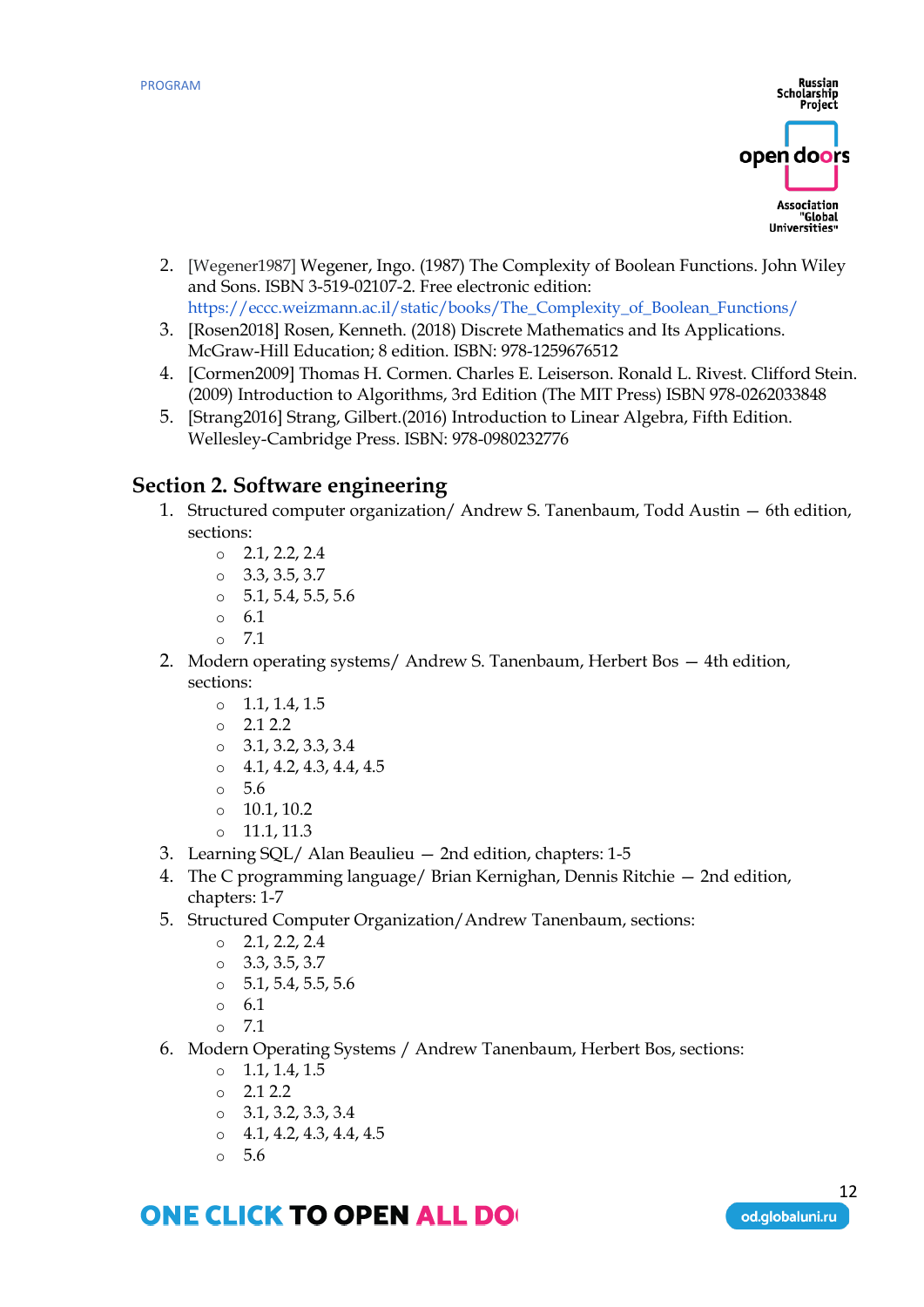

- $\circ$  10.1, 10.2
- o 11.1, 11.3
- 7. Learning SQL/ Alan Beaulieu, chapters: 1-5
- 8. The C Programming Language/ Brian Kernighan and Dennis Ritchie, chapters: 1-7
- 9. Programming: principles and practice using C++/ Bjarne Stroustrup, chapters: 4, 5, 8, 9, 14, 17, 18, 19, 20, 21, Appendix A
- 10. C++ Primer Plus Sixth Edition / Stephen Prata, chapters: 4, 7, 9, 10, 11, 12, 13, 16,
- 11. Design Patterns: Elements of Reusable Object-Oriented Software / [Erich Gamma, Richard Helm, Ralph Johnson, John Vlissides, Grady Booch, chapters: 1 - 5
- 12. Learning UML 2.0. / Kim Hamilton, Russell Miles, chapters: 1-3

#### **Section 3. Information systems and computing**

- 1. Rainer R. K., Prince B., Cegielski C. G. Introduction to Information Systems: R. Kelly Rainer, Brad Prince, Casey Cegielski. – John Wiley & Sons Singapore Pte. Limited, 2015.
- 2. Tanenbaum A. S. et al. Computer networks /Prentice-Hall international editions. 1996.-813 p.
- 3. Hopcroft J. E., Motwani R., Ullman J. D. Introduction to automata theory, languages, and computation. 2006

#### **Section 4. Information security**

- 1. M. Rhodes-Ousley. Information Security: The Complete Reference, Second Edition 2nd Edition Publisher : McGraw-Hill Education; 2nd edition. 2013. 896 pages
- 2. C Eagle, K. Nance. The Ghidra Book: The Definitive Guide No Starch Press (September 1, 2020), 608 p.
- 3. W. Easttom. Computer Security Fundamentals. 4th Edition. Pearson IT Certification; 4th edition (October 22, 2019). 512 pages
- 4. C. P. Schultz, B. Perciaccante. Kali Linux Cookbook Second Edition: Effective penetration testing solutions. Packt Publishing; 2nd Revised edition (September 12, 2017). 438 pages
- 5. N. Ferguson, B. Schneier, T. Kohno. Cryptography Engineering: Design Principles and Practical Applications 1st Edition, Wiley, 2011.P. 386.

#### **Section 5. Data analysis and machine learning**

- 1. Ian W., Elbe F. Data Mining: Practical Machine Learning Tools and Techniques with Java Implementations. Department of computer science University of Waikato. 3th ed, 2011
- 2. Trevor Hastie, Robert Tibshirani, Jerome Friedman. The Elements of Statistical Learning. Springer. 2001
- 3. Alpaydin, Ethem (2010). [Introduction to Machine Learning.](https://archive.org/details/introductiontoma00alpa_0) London: The MIT Press. [ISBN](https://en.wikipedia.org/wiki/ISBN_(identifier)) [978-0-262-01243-0.](https://en.wikipedia.org/wiki/Special:BookSources/978-0-262-01243-0) Retrieved 4 February 2017.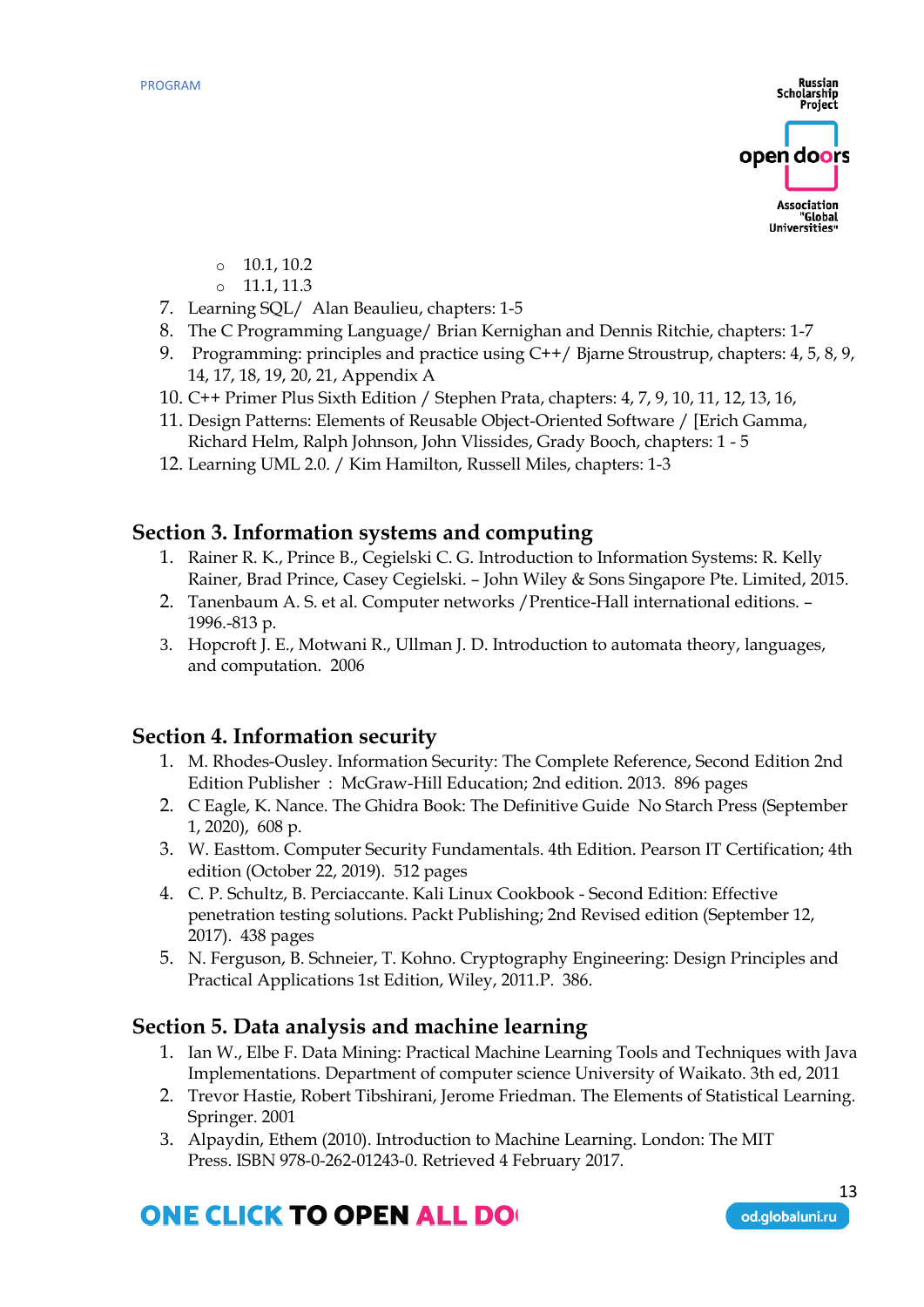

- 4. [Bishop, C. M.](https://en.wikipedia.org/wiki/Christopher_M._Bishop) (2006), Pattern Recognition and Machine Learning, Springer, [ISBN](https://en.wikipedia.org/wiki/ISBN_(identifier)) [978-0-](https://en.wikipedia.org/wiki/Special:BookSources/978-0-387-31073-2) [387-31073-2](https://en.wikipedia.org/wiki/Special:BookSources/978-0-387-31073-2)
- 5. [Mohri, Mehryar;](https://en.wikipedia.org/wiki/Mehryar_Mohri) Rostamizadeh, Afshin; Talwalkar, Ameet (2012). Foundations of Machine Learning. USA, Massachusetts: MIT Press. [ISBN](https://en.wikipedia.org/wiki/ISBN_(identifier)) [9780262018258.](https://en.wikipedia.org/wiki/Special:BookSources/9780262018258)

### **Recommended online courses**

### **Section 1. Applied mathematics**

- 1. Calculus and Optimization for Machine Learning
- 2. <https://www.coursera.org/learn/calculus-and-optimization-for-machine-learning>
- 3. Mathematical Thinking in Computer Science
- 4. <https://www.coursera.org/learn/what-is-a-proof>
- 5. Combinatorics and Probability
- 6. <https://www.coursera.org/learn/combinatorics>
- 7. Introduction to Graph Theory
- 8. <https://www.coursera.org/learn/graphs>
- 9. Number Theory and Cryptography
- 10. <https://www.coursera.org/learn/number-theory-cryptography>

#### **Section 2. Software engineering**

- 1. Computer Architecture<https://www.coursera.org/learn/comparch>
- 11. Build a Modern Computer from First Principles: From N and to Tetris <https://www.coursera.org/learn/build-a-computer>
- 12. Coding for Everyone: C and C++ Specialization <https://www.coursera.org/specializations/coding-for-everyone>
- 13. Design Pattern[s https://www.coursera.org/learn/design-patterns](https://www.coursera.org/learn/design-patterns)
- 14. C++ Data Structures in the ST[L https://www.coursera.org/projects/cpp-data](https://www.coursera.org/projects/cpp-data-structures-in-the-stl)[structures-in-the-stl](https://www.coursera.org/projects/cpp-data-structures-in-the-stl)
- 15. Object-Oriented Data Structures in C++ [https://www.coursera.org/learn/cs](https://www.coursera.org/learn/cs-fundamentals-1)[fundamentals-1](https://www.coursera.org/learn/cs-fundamentals-1)
- 16. Software Design and Architecture [https://www.coursera.org/specializations/software](https://www.coursera.org/specializations/software-design-architecture)[design-architecture](https://www.coursera.org/specializations/software-design-architecture)
- 17. Introduction to Structured Query Language (SQL) <https://www.coursera.org/learn/intro-sql>

#### **Section 3. Information systems and computing**

1. Information Systems, URL[: https://www.coursera.org/specializations/information](https://www.coursera.org/specializations/information-systems)[systems](https://www.coursera.org/specializations/information-systems)